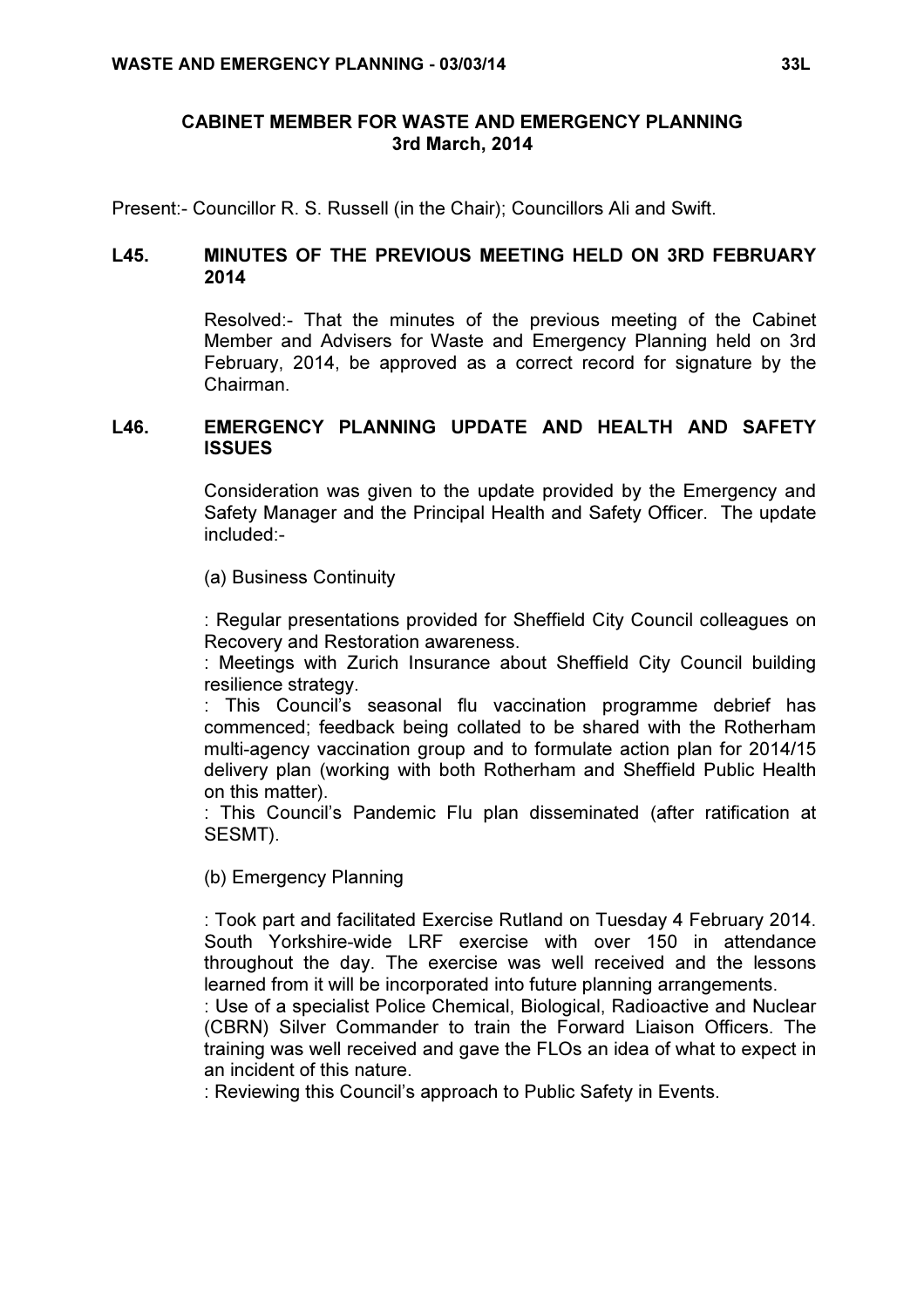(c) Health, Welfare and Safety

: Participation in an Emergency Planning exercise and supported participants in a simulated exercise involving a dam breaching.

: Carried out an unplanned inspection of Streetpride road workers undertaking re-surfacing works in Bramley. During the inspection all staff on site were adhering to good health and safety practices and the correct personal protective equipment was being worn by everyone.

: Delivered a Lone-Working workshop for managers of lone workers. This workshop assisted managers to update either existing risk assessments, or to develop new ones and to assess the control measures in place to ensure the safety of lone workers.

: Health and safety and road safety refresher training for drivers of heavy and large vehicles.

: Carried out an Asbestos Refurbishment Survey at a Primary School.

: Carried out a health and safety inspection of the stadium at Herringthorpe Playing Fields. The building and track are generally in a good state of repair and maintained to a reasonable standard.

Resolved:- That the update be noted and the Emergency and Safety Manager and the Principal Health and Safety Officer be thanked for their contribution.

# L47. GREEN WASTE COLLECTION - RURAL PROPERTIES

 Consideration was given to a report presented by the Waste Manager, outlining proposals to re-schedule the current commercial waste collection fleet. This proposal will facilitate the introduction of the remaining rural properties onto a garden waste collection service, on an alternate week basis. As part of this process, the rural properties will be provided with green bins for garden waste and some of the properties will also receive a black bin to replace the current sack collections.

The report described the rationale for this proposal, included details of the financing and stated that residents would be informed of the timescale for these changes. The revised waste collection arrangements will begin during the week commencing Monday 31<sup>st</sup> March 2014.

Resolved:- (1) That the report be received and its contents noted.

(2) That the remaining rural properties within the Rotherham Borough area be placed on a garden waste collection service, on an alternate week basis, so as to be in line with the rest of the Borough area and to encourage the recycling of waste materials.